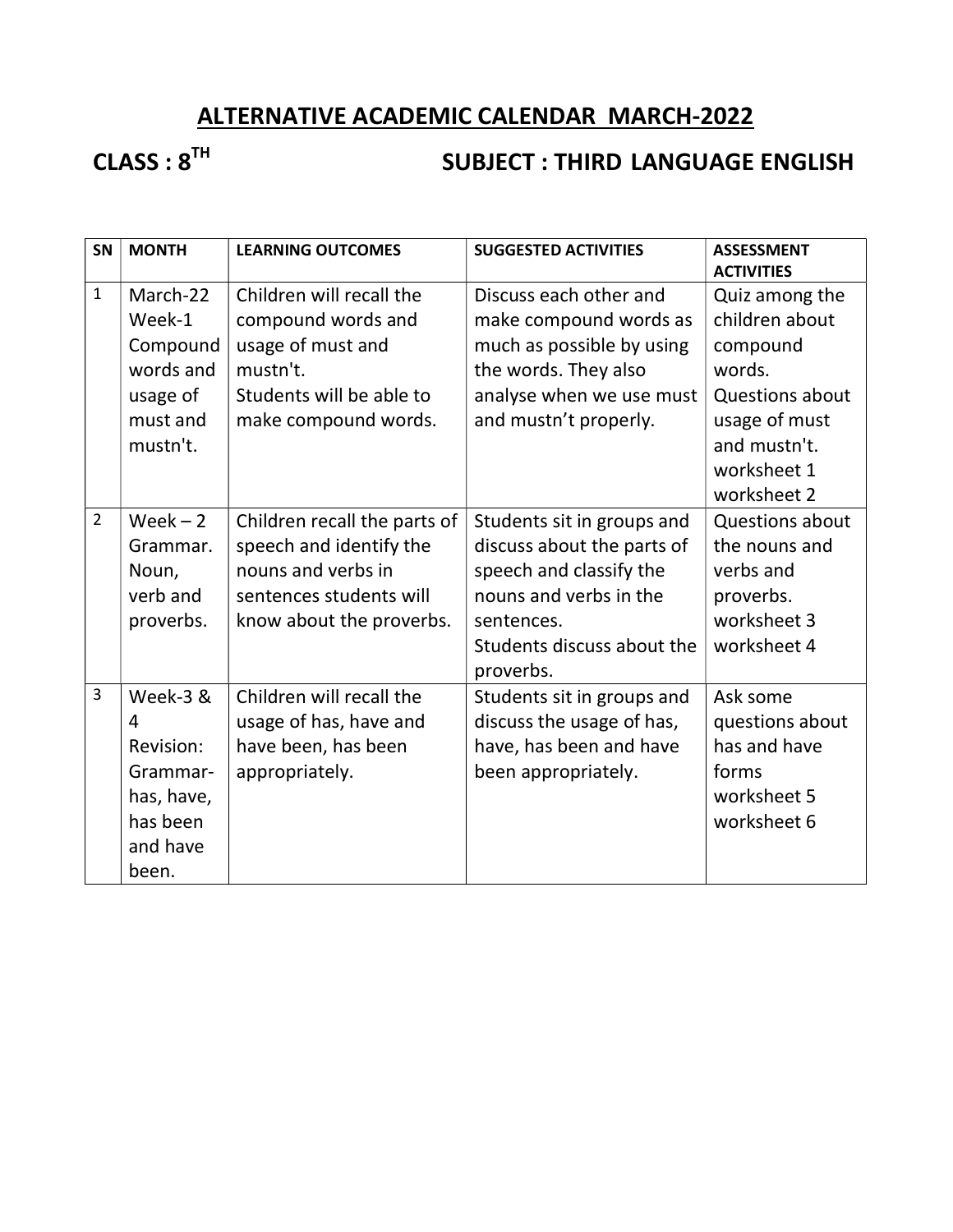# 8<sup>th</sup> Standard Third Language English Worksheet - 1 Use the following words and make compound words. 1. pen - ……………………………………………….. 2. moon - ……………………………………………….. 3. man - ……………………………………………….. 4. book - ……………………………………………….. 5. Sun - ……………………………………………….. 6. steam - ……………………………………………….. 7. machine - ……………………………………………….. 8. head - ……………………………………………….. 9. house - ……………………………………………….. 10. motor - ……………………………………………….. 11. hand - ……………………………………………….. 12. Road - ……………………………………………….. Worksheet – 2 Fill in the blanks using must or musn't appropriately.

- 1. you ………………………………………… eat fresh fruits, it is good for health.
- 2. You ………………………………………… make noise in the library.
- 3. You ………………………………………… be late for school.
- 4. You ………………………………………… read this book if it is very interesting.
- 5. Leela ………………………………………… apologize to her parents she was rude with them.

### Work Sheet – 3

# Pick out the nouns and verbs from the following sentences and write them in their respective columns.

- 1 Shravana's parents quenched their thirst.
- 2. Shravana Kumara was shot by Dasharatha.
- 3. The customer complained to the manager.
- 4. Children enjoy watching television.
- 5. The sailors landed on the island.

| SN | <b>NOUN</b> | <b>VERB</b> |
|----|-------------|-------------|
| 1. |             |             |
| 2. |             |             |
| 3. |             |             |
| 4. |             |             |
| 5. |             |             |

# **WORKSHEETS**